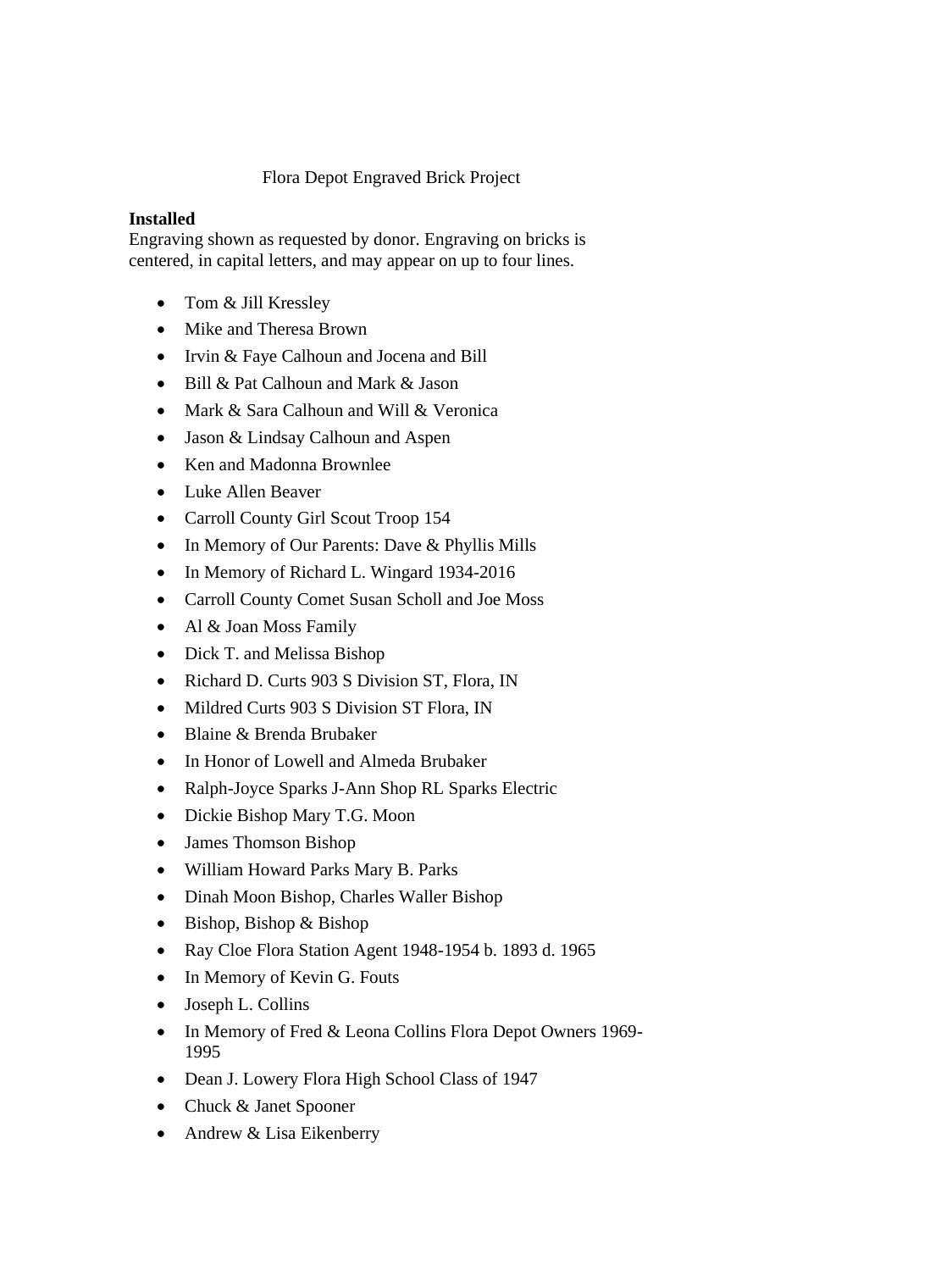- In Memory of Jimmy Williams
- Dr, Steven, Deanna, Bradley, and Megan Herr
- Bob Mohler Family Mohler Farms Est. 1918
- Willoughby's Food & Spirits From Our Friends and Family
- Ralph Zinn
- Greg Zinn
- In Memory of Greg A. Zinn 1950-2014
- Curt & Beth Hufty
- Flora Super Valu Kent and Nancy Meeks
- Susie Dyke Flora Main Street Steering Committee Promotion **Committee**
- In Honor of All Past and Present Psi Iota Xi Members
- Psi Iota Xi Beta Alpha Chapter Founded 1928
- In Memory of Mary Jane Harter Psi Iota Xi
- In Honor of Brenda Bonner National President Psi Iota Xi 2016- 2017
- In Honor of Sara Hoffman National President Psi Iota Xi 2004-2005
- Family is Forever Adelle Evan Andrew Jana Drew Phillip
- Mark David Minich Angela Dee Minich May Robb Alan Minich
- Summer Chase Construction
- In Memory of Officer Herbie L. Coomer IUPUI University
- In Loving Memory of Our Mother Thelma L. Coomer
- Byron, Evelyn Starbuck Jervis & Phil, Teresa Jervis Maxwell Family Rob, Jared, David, Karen
- Jesse-Lora Zinn Eileen Wayne Rosella Maxine
- Marsha Million Troy Million Alison Colin Lora
- Wayne-Laverna Zinn Marsha Melody Donna Debbie Darlene
- Claude-Myrtle Zook Pauline Laverna Betty Joyce
- Fay Burns Ebrite Flora High School Class of 1947
- Rita Burns Wingard Flora High School Class of 1947
- Louise Burns Carpenter Flora High School Class of 1949
- Darrell & Kris Yoder Family
- Flora Lions Club Chartered April 1967 "We Serve." (8X8 brick)
- Fisher & Associates Accounting & Tax Service Since 1986 (8X8) brick)
- Chloe Adele Beaver
- Dale A. Myer Sherry Smith Myer CHS Class of 1970 Married June 10, 1973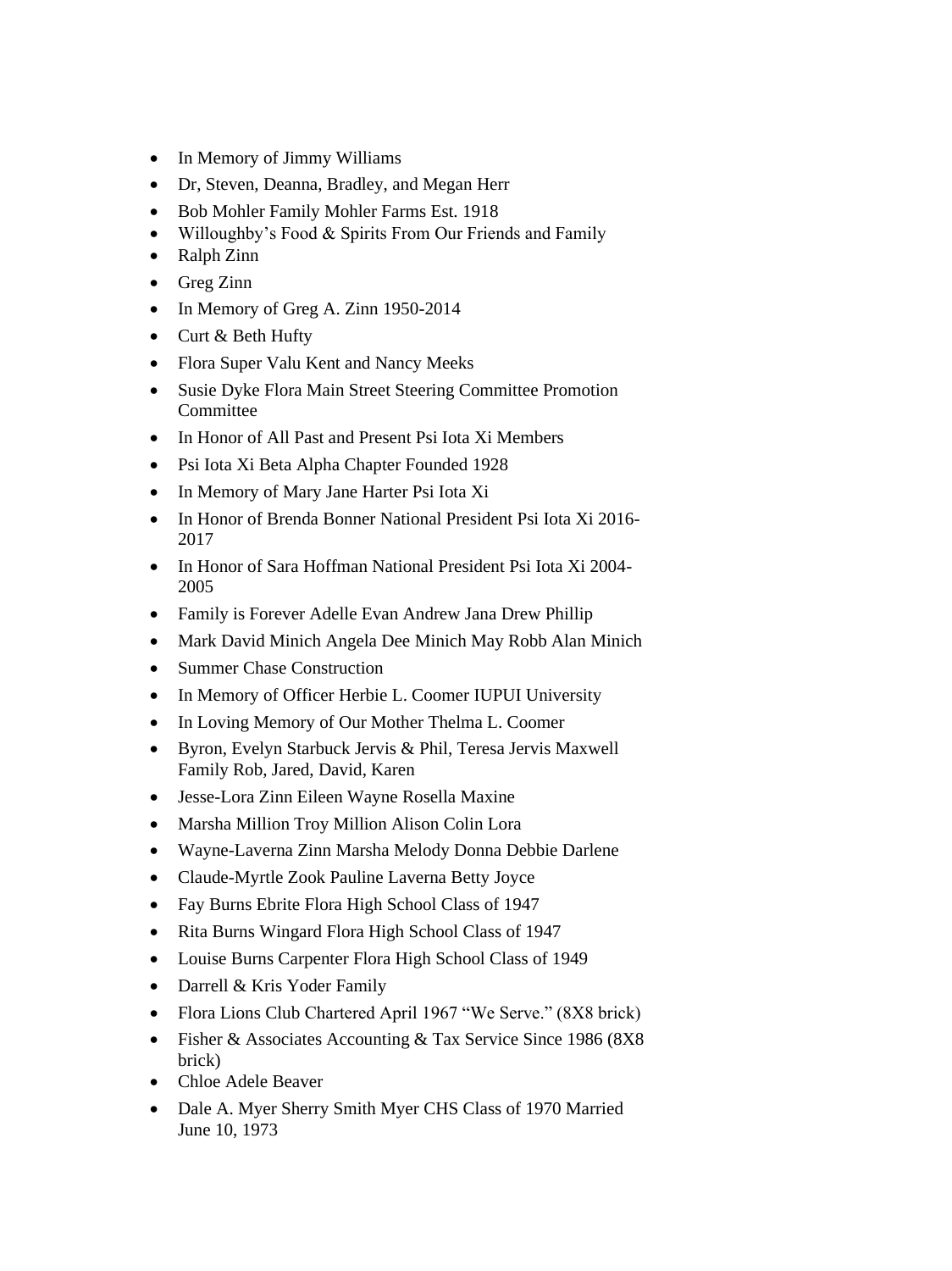- In Memory Mitch and Betty Sanderson
- Jeffrey A. Burnworth
- Dale and Meg Burnworth
- Scot A. Ortman Lisa Burnworth Ortman Tyler A. Ortman Hannah E. Ortman
- Railroaders Milton Aaron Dunkle and Sons James, Howard, and Thomas
- Co-Alliance LLP Bringhurst Agronomy 2018
- Ralph E. Zinn Husband of Mary E. Zinn
- Mary E. Zinn Wife of Ralph E. Zinn
- Kim & Annette Black Kim Black Farms Delphi, Indiana
- Rainbow
- First Farmers Bank & Trust (8X8 brick)
- James and Adah M. Thomson
- Helen, Catherine, and Betty Thomson
- Peter and Stephanie Bishop
- A.D. and Winnifred N. Bishop
- James N. and Alma K. Thomson
- Dick N. and Jane T. Bishop
- Will J. and Sarah Norton
- Jack and Barbara Douglas
- Thomas, Molly, Daniel, and Michael Bishop
- Judge Grover Bishop and Bonnie Bishop
- Dr. Thomas Kearns and Cora Kearns
- William B. and Sally Kearns
- Charles and Effie Thomson
- Thomson Pharmacy
- Flora Community Park
- Carroll County Community Center
- The Flora Dime Store
- The Community Thrift Shop, Inc.
- Bright National Bank
- First Financial Bank
- Florain 1949-1961
- Flora High School 1896-1961
- Flora Rotary Club
- Troop 144 Boy Scouts of America
- Fred and Maxine Humes